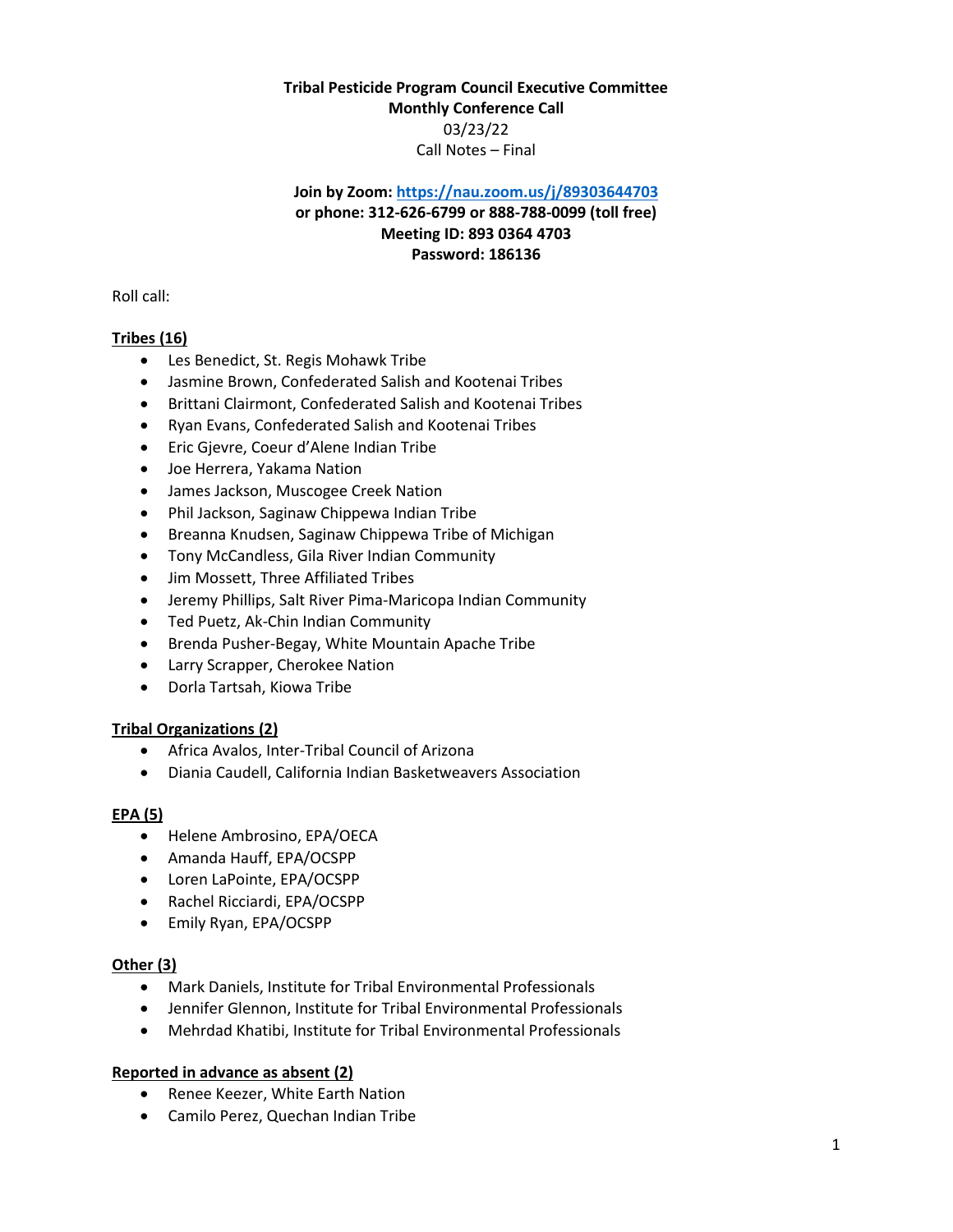## **1. Tribal Caucus**

### **2. Welcome/Introductions**

Jasmine Brown, Confederated Salish and Kootenai Tribes facilitated the roll call

### **3. EPA Updates**

Rachel Ricciardi, EPA/OCSPP reported that the Risk Assessment workgroup sent a document to everyone regarding a pilot project in which they are seeking a Tribe or coalition of Tribes that has data on tribal use of sustenance foods and cultural materials. The project would entail meeting with the OPP/Health Effects Division twice a month to help fill in gaps in their modeling system to capture the level of exposure in Tribal areas where pesticides may be applied. The program will be very adaptive depending on the participating Tribe and assist in providing Tribalspecific dietary/exposure information in EPA's risk assessments.

Amanda Hauff, EPA/OCSPP forwarded an email from the Office of Research and Development (ORD) inviting Tribes to participate in a 2<sup>nd</sup> consultation opportunity on chemical safety for the Sustainability, Health and Environment Risk Assessment National Research program. In addition, the National Tribal Caucus is working on a mid-year revision to their budget & priorities recommendation document, and Amanda and Jasmine will take notes and report out.

Rachel will send out a reminder about a consultation opportunity for the National Primary drinking water regulations and PFAS. Comments will be taken until April 16.

## **4. TPPC Administrator Updates**

a. Spring Meeting Update: Mark Daniels, ITEP reviewed the registration website that ITEP set up for the meeting. He will send the link and requested that everyone register even if you are attending virtually so that we can have an accurate list of participants. Mark will also be sending out a draft Agenda in the next few days.

b. Website Stats: In February there were 413 views from 137 users, and year-to-date there have been 896 views from 270 users.

#### **5. NTC Updates:** Meyo Marrufo was not on the call today

#### **6. Joe H. Report-out from R10 TELS Conference**

Joe Herrera, Yakama Nation attended the Region 10 Tribal Environmental Leaders Summit and was glad to speak on behalf of the TPPC and the Tribes that have been provided assistance. Mark, Jasmine and Eric Gjevre, Coeur d'Alene Indian Tribe, made a pitch for representation on the TPPC from Alaska as they have pesticide issues within the soil and various structures.